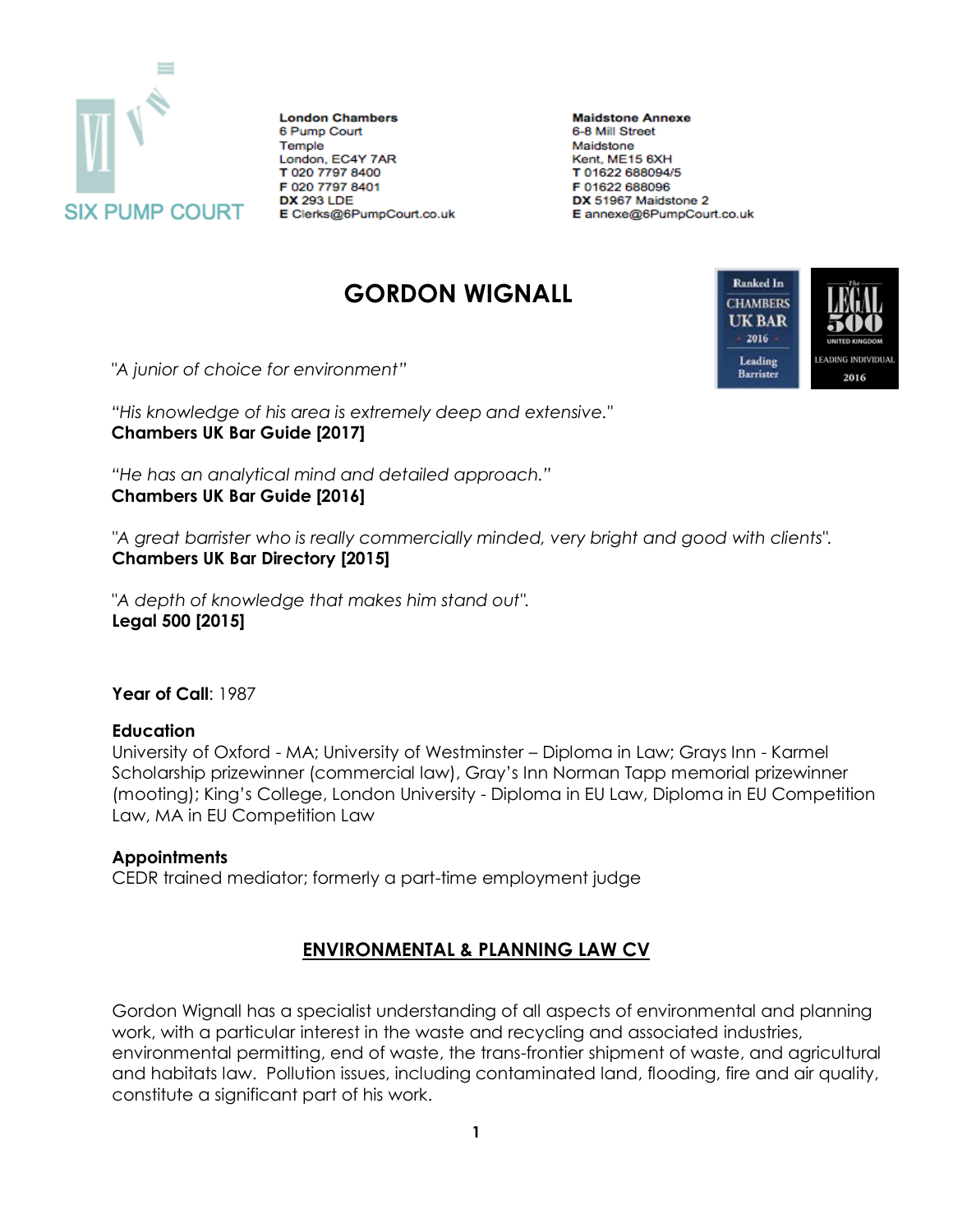He practices in all areas relevant to his specialist experience including tribunals, civil and criminal courts and possesses the detailed knowledge of the procedural rules necessary for each. He is a recognised expert in litigation relating to private, public and statutory nuisance, and has presented numerous claims under the group litigation principles used in the civil courts, especially ones concerning residential amenity issues. He is very familiar with costs issues in all tribunals, with the recovery of costs and expenses incurred by local authorities under their statutory powers, and with the separate liabilities of group undertakings and their individual officers (including piercing the corporate veil).

Gordon provides advice pre-litigation, such as for producers seeking approval for end-ofwaste status and for parties to leasehold agreements (advising for instance whether a break notice or notice of termination has been validly served). He advises applicants in regulatory cases where a permit or licence is required, including those issued by the Environment Agency and Natural England. He has acquired a good working understanding over the years of English and Welsh law as it has developed under EU law, including the Waste Framework Directive, Industrial Emissions Directive, Air Quality Directive, By-Products Regulations, Water Framework Directive, Habitats Directive and the Birds Directive. He is very familiar with canons of both domestic and EU legislative interpretation and their application to detailed facts.

Gordon has acted for many of the most well-known recycling companies active in England & Wales. His environmental work includes judicial review and Planning Inspectorate appeals concerning suspension notices, enforcement notices and works notices, as well as waste exemptions. As to permitting exemptions, he has successfully presented judicial review applications in the High Court in which it has been alleged that the UK has not transposed the exemption provisions of the Waste Framework Directive correctly. He has advised processors and re-refiners of waste oils as to the scope of various provisions emanating from the Waste Framework Directive. He has acted for various waste brokers and transporters.

Gordon was counsel for the claimant in the main judicial review authority concerning enforcement notices under the Permitting Regulations, and continues to have an in-depth understanding of the circumstances in which an urgent application to the High Court is necessary in order to keep a business alive when faced with a regulatory notice. He also has experience of the practical matters necessary to contest the rarely-used provisions of the Water Resources Act used by the Environment Agency to protect water from pollution. He is also familiar with correct workings of the Core Guidance procedures invoked by the Environment Agency when rejecting an application for an environmental permit on grounds of competence.

Planning appeal work for waste and recycling clients has included issues relating to noise and other amenity issues, fire, applications to introduce machinery, agricultural waste, spoil and landfill sites and WEEE. His planning work includes PINS appeals against enforcement notices.

Criminal cases in which he has appeared have been concerned with various offences arising out of the management and handling of waste, breaches of abatement notices contrary to the statutory nuisance regime and offences contrary to the Control of Pollution Act. He was instructed in the Crown Court in the first major prosecution by the Environment Agency concerning the transfrontier shipment of waste, and has real practical experience in transfrontier issues relating to waste electrical products, metals and paper products. He has advised or provided representation in respect of shipments to Rotterdam, Saudi Arabia, West Africa, Cuba and South America.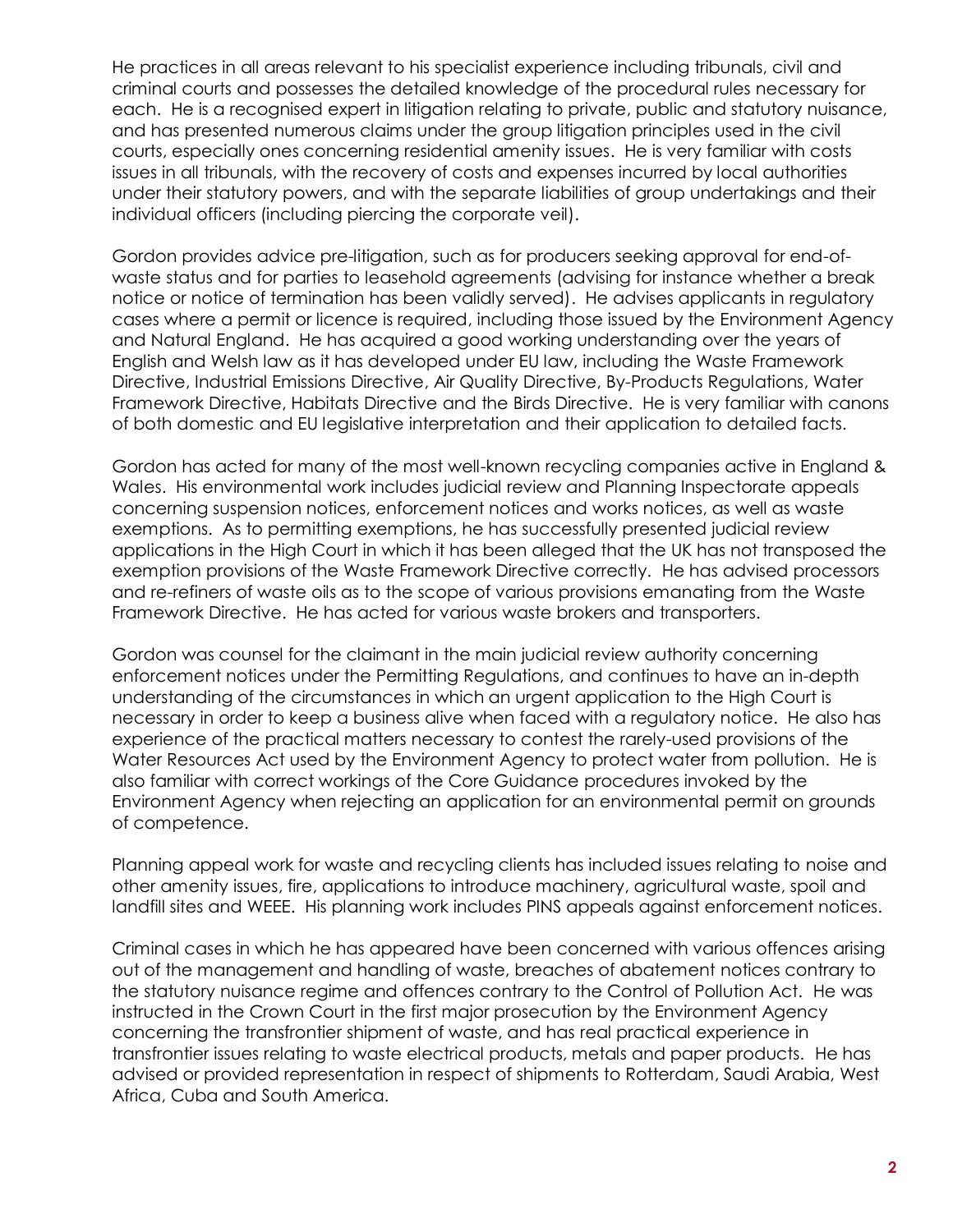The types of operators who instruct him or find him on the other side of the courtroom or tribunal include scrap yards, plastics recyclers, WEEE operators, farmers and landowners, agricultural feed manufacturers, gamekeepers, poultry and bovine renderers, aluminium foundries, racing circuits, sludge waste handlers, food producers, smelting plants, iron foundries, gypsum producers and local authorities. Not surprisingly, he is especially pleased to be able to assist in claims where complex expert evidence needs to be considered and challenged.

His waste and recycling work overlaps with a civil practice for and against those allegedly polluting neighbouring land, whether by noise, odours, dust or other matters, or alternatively by causing physical damage by spillage of oil, kerosene, diesel, or by the physical interference with land. He undertakes flooding and subsidence claims and was instructed in respect of several high-profile group litigation proceedings which followed the floods in 2007.

Whilst residential planning appeals form part of his practice these too tend to include issues relating to the Aarhus convention and EU-related matters such as Environmental Impact Assessments. He was instructed in a recent High Court challenge involving the effect of the Localism Act and the Aarhus Convention on the proper application of the prematurity principle.

Gordon is accustomed to working under pressure and as part of a team. As well as acting for private operators on the receiving end of applications for injunctive relief, he has obtained injunctions on behalf of local authorities where other remedies have proved inadequate. He is familiar with issues of privacy and confidentiality and has been instructed in proceedings before the Investigatory Powers Tribunal.

Gordon's initial training was in commercial (and maritime) law, followed by a period of predominantly criminal practice. This has given him a strong grounding in both written and oral advocacy and the balanced application of both in his practice. He is familiar with conflicts of laws and jurisdictional issues. He has been a joint author of the commended website "Waste Management Permit Lawyers" which contains information as to permitting and pollution control.

In appropriate circumstances direct access instructions are accepted, including at the preissue stage of litigation. Referrals can be provided to suitably qualified solicitors.

## **RECOMMENDATIONS**

*"A junior of choice for environment and a real heavyweight for private nuisance matters." "Has a practice with a strong focus on pollution claims and challenges to Environment Agency decisions. His knowledge of his area is extremely deep and extensive."* **Chambers UK Bar Guide [2017]**

"A respected junior who is very active on environmental and waste permitting and recycling *issues".*

*"He has an analytical mind and detailed approach."* **Chambers UK Bar Guide [2016]**

*"A great barrister who is really commercially minded, very bright and good with clients".*